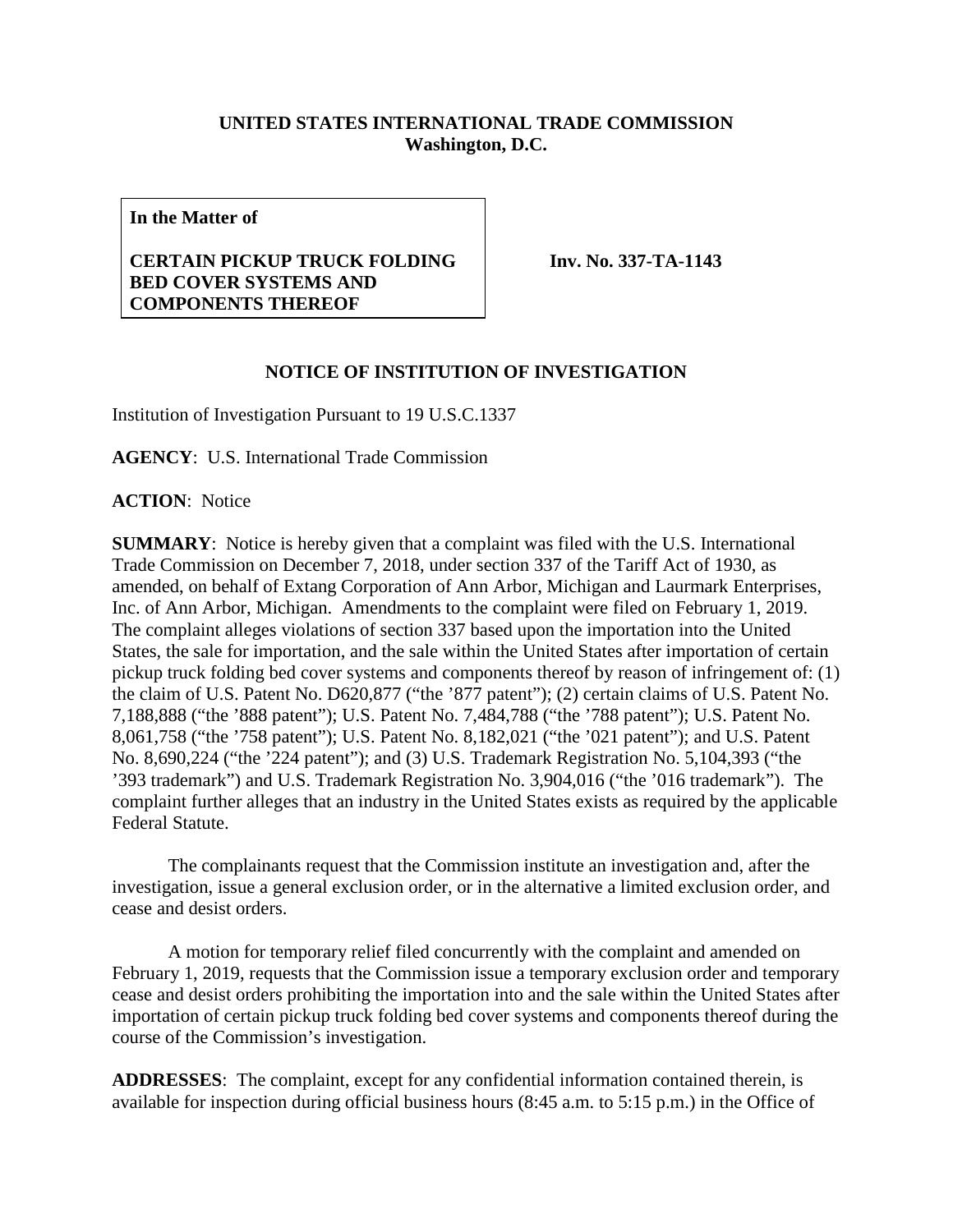the Secretary, U.S. International Trade Commission, 500 E Street, S.W., Room 112, Washington, D.C. 20436, telephone (202) 205-2000. Hearing impaired individuals are advised that information on this matter can be obtained by contacting the Commission's TDD terminal on (202) 205-1810. Persons with mobility impairments who will need special assistance in gaining access to the Commission should contact the Office of the Secretary at (202) 205-2000. General information concerning the Commission may also be obtained by accessing its internet server at [https://www.usitc.gov.](https://www.usitc.gov/) The public record for this investigation may be viewed on the Commission's electronic docket (EDIS) at [https://edis.usitc.gov.](https://edis.usitc.gov/)

**FOR FURTHER INFORMATION CONTACT**: Pathenia M. Proctor, The Office of Unfair Import Investigations, U.S. International Trade Commission, telephone (202) 205-2560.

## **SUPPLEMENTARY INFORMATION**:

**AUTHORITY**: The authority for institution of this investigation is contained in section 337 of the Tariff Act of 1930, as amended, 19 U.S.C. 1337, and in section 210.10 of the Commission's Rules of Practice and Procedure, 19 C.F.R. 210.10 (2018).

**SCOPE OF INVESTIGATION:** Having considered the complaint, the U.S. International Trade Commission, on February 11, 2018, **ORDERED THAT** –

(1) Pursuant to subsection (b) of section 337 of the Tariff Act of 1930, as amended, an investigation be instituted to determine:

(a) whether there is a violation of subsection  $(a)(1)(B)$  of section 337 in the importation into the United States, the sale for importation, or the sale within the United States after importation of certain products identified in paragraph (2) by reason of infringement of one or more of the claim of the '877 patent; claims 11, 13, 17, and 18 of the '888 patent; claims 1-3, 5, 6, 19, and 20 of the '788 patent; claim 2 of the '758 patent; claims 1-7, and 11-30 of the '021 patent; claims 1-6 and 8-10 of the '224 patent; and whether an industry in the United States exists as required by subsection (a)(2) of section 337; and

(b) whether there is a violation of subsection  $(a)(1)(C)$  of section 337 in the importation into the United States, the sale for importation, or the sale within the United States after importation of certain products identified in paragraph (2) by reason of infringement of one or more of the '393 trademark and the '016 trademark and whether an industry in the United States exists as required by subsection (a)(2) of section 337.

(2) Pursuant to section 210.10(b)(1) of the Commission's Rules of Practice and Procedure, 19 C.F.R. 210.10(b)(1), the plain language description of the accused products or category of accused products, which defines the scope of the investigation, is "folding cover assemblies for pickup truck cargo boxes and components thereof";

(3) Pursuant to section 210.58 of the Commission's Rules of Practice and Procedure, 19 C.F.R. 210.58, the motion for temporary relief under subsection (e) of section 337 of the Tariff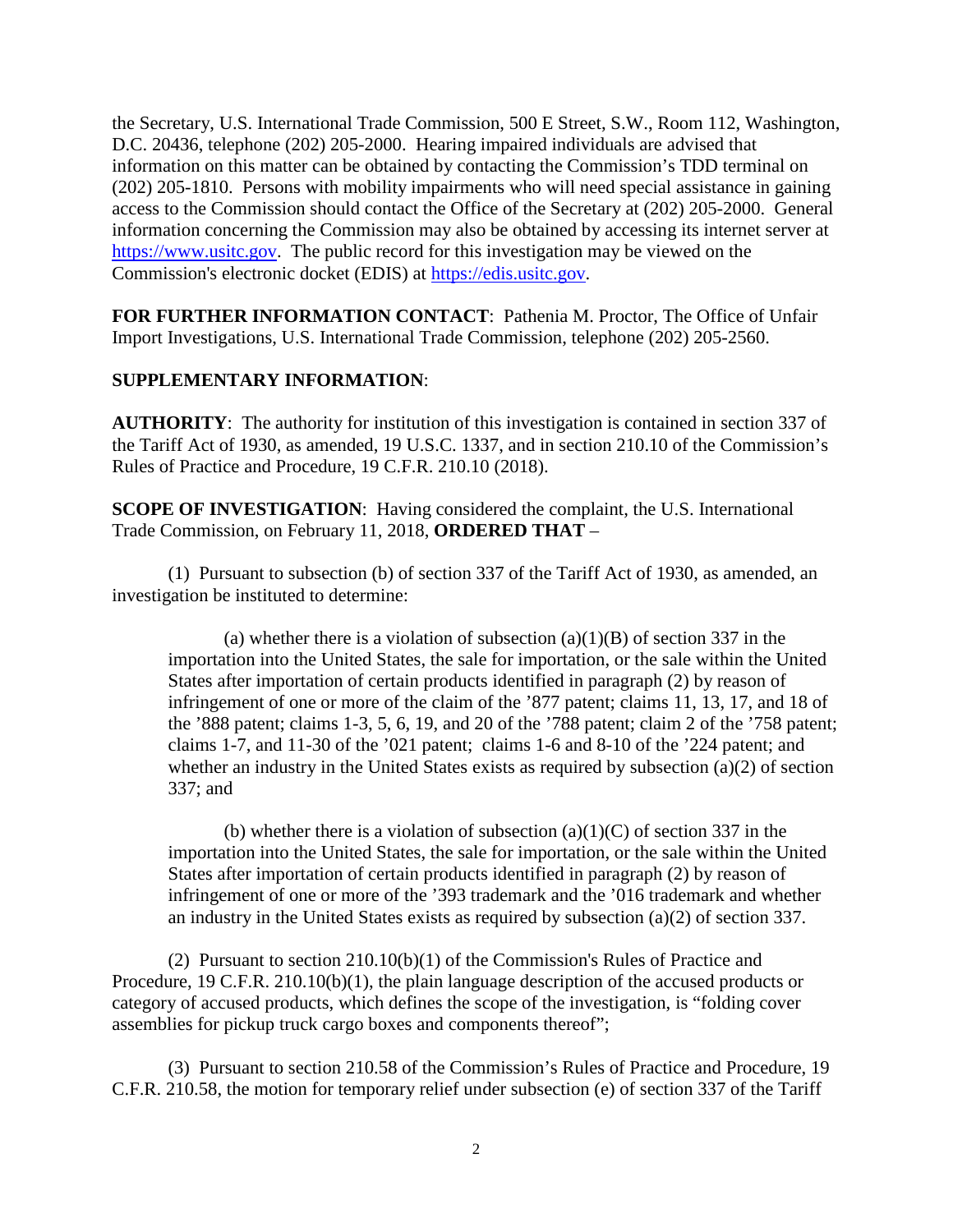Act of 1930, which was filed with the complaint, is provisionally accepted and referred to the presiding administrative law judge for investigation;

(4) For the purpose of the investigation so instituted, the following are hereby named as parties upon which this notice of investigation shall be served:

(a) The complainants are:

Extang Corporation 5400 S. State Road Ann Arbor, Michigan 48108

Laurmark Enterprises, Inc. d/b/a BAK Industries 5400 Data Court Ann Arbor, Michigan 48108

(b) The respondents are the following entities alleged to be in violation of section 337, and are the parties upon which the complaint is to be served:

> Stehlen Automotive 21912 Garcia Lane Walnut, California 91789

SyneticUSA 7141 Paramount Boulevard Pico Rivera, California 90660

Topline Autoparts, Inc. 1157 Dunswell Avenue Hacienda Heights, California 91745

Velocity Concepts Inc. 2847 Villa Alta Place Hacienda Heights, CA 91745

JL Concepts Inc. 21912 Garcia Lane Walnut, California 91789

DT Trading Inc. 417 W San Marino Avenue Alhambra, CA 91801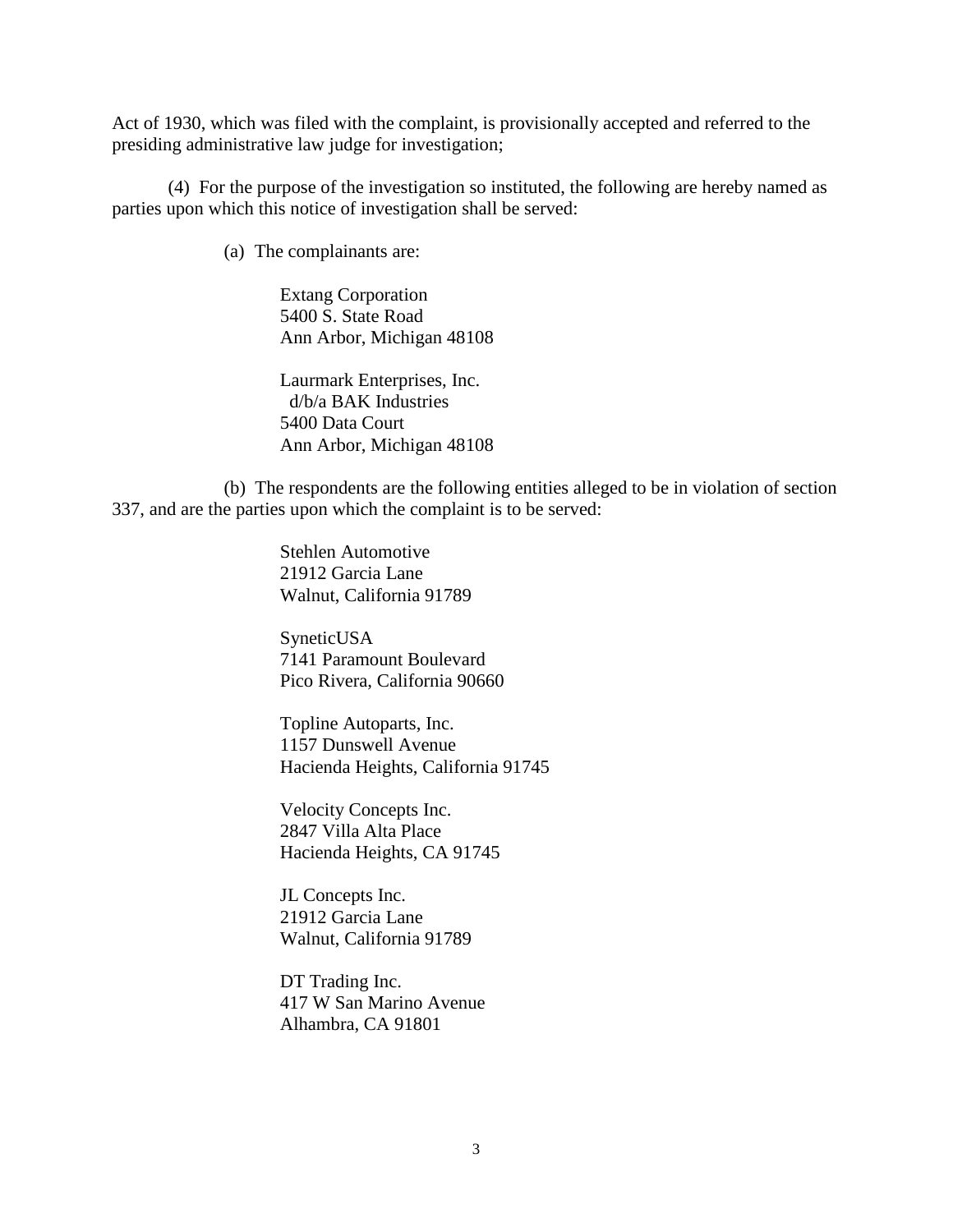Wenzhou Kouvi Hardware Products Co., Ltd. No. 10, Xiafeng Road, Xianyan Industrial Zone Ouhai District, Wenzh City, Zhejiang Province China 325204

Syppo Marketing, Inc. 15240 Nelson Avenue City of Industry, California 91744

Apex Auto Parts Mfg. Inc. 15240 Nelson Avenue City of Industry, California 91744

Ningbo Huadian Cross Country Automobile Accessories Co., Ltd. Room 2402 Huijin Building No. 77 Heyi Road Ningbo China 315000

Sunwood Industries Co., Ltd Room 501 Sealand Plaza #20 Guanghua Street, Changzhou Jiangsu China 213001

(c) The Office of Unfair Import Investigations, U.S. International Trade Commission, 500 E Street, S.W., Suite 401, Washington, D.C. 20436; and

(5) For the investigation so instituted, the Chief Administrative Law Judge, U.S. International Trade Commission, shall designate the presiding Administrative Law Judge.

Responses to the complaint, motion for temporary relief, and the notice of investigation must be submitted by the named respondents in accordance with sections 210.13 and 210.59 of the Commission's Rules of Practice and Procedure, 19 C.F.R. 210.13, 210.59. Pursuant to 19 C.F.R. 201.16(e), 210.13(a), and 210.59, such responses will be considered by the Commission if received not later than 10 days after the date of service by the Commission of the complaint, motion for temporary relief, and the notice of investigation. Extensions of time for submitting responses to the complaint, motion for temporary relief, and the notice of investigation will not be granted unless good cause therefor is shown.

Failure of a respondent to file a timely response to each allegation in the complaint and in this notice may be deemed to constitute a waiver of the right to appear and contest the allegations of the complaint, motion for temporary relief, and this notice, and to authorize the administrative law judge and the Commission, without further notice to the respondent, to find the facts to be as